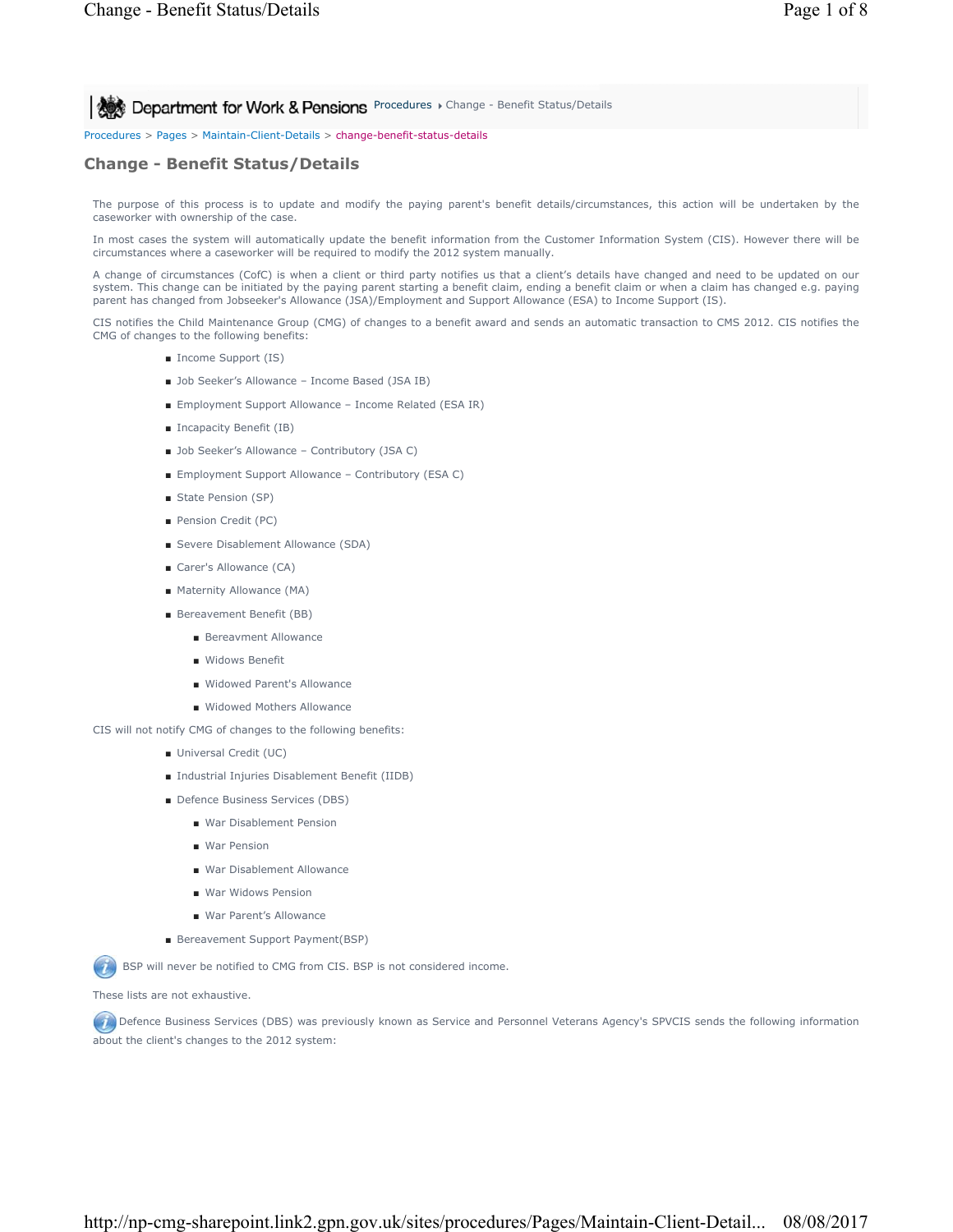- National insurance number (NINO)
- Date of birth
- Post code
- Benefit Type
- Start date of entitlement
- End date of entitlement

When a paying parent is in receipt of benefit their benefit record must reflect this. This ensures that the Child Maintenance Group (CMG) holds accurate income details at all times as this is used to calculate the maintenance assessment. It also affects the method of payment from (MOPF). When a paying parent is in receipt of a prescribed benefit and the case is collect and pay they must pay their maintenance by deduction from benefit (DFB).

Some guides have been developed. For information refer to **HMRC/CIS/Current Income** in the Fundamentals site in the Enhanced Support Model.

For more information refer to the Policy, Law and Decision Making Guidance



Always use the new terminology when speaking to clients. For more information refer to Terminology Changes.

This procedure uses the terms receiving parent and paying parent.

The receiving parent is the parent who receives or who is expected to receive child maintenance, known as the parent with care (PWC) or person with care (PeWC) on the system and in legislation. The paying parent is the parent who pays or who is expected to pay child maintenance, known as the non resident parent (NRP) on the system and in legislation.

 $\mu$  Following an automatic recalculation and P2P, check whether the first payment is scheduled before the paying parent receives the notification. If the first payment is scheduled before the paying parent has been notified, change the frequency of the MOPF and issue a new schedule. For more information refer to Change - Payment Frequency/Collection Date.

If a decision has been made to decline/reject a **Change Benefit Details** SR as evidence was not received within 14 days, but evidence is then received within allowable time i.e. 30 days + 2 days for posting, from the date the decision to decline/reject the change was made, refer to Mandatory Reconsideration.

The following benefits are not assessable and can not be deducted from. An alternative benefit or income will need to be sourced. These benefits should not be entered into the system.

- Attendance Allowance (AA)
- Disability Living Allowance (DLA)
- Personal Independence Payments (PIP)

# **Notification on benefits**

If the Customer Information System (CIS) sends an on benefit notification to the 2012 system refer On Benefit process for further details.

- 1. Following inbound contact from a paying parent advising of a change to benefit status, update the record by following the On Benefit process.
- 2. When a paying parent informs CMG of a change in benefit status involving Universal Credit (UC) follow Universal Credit.

# **Notification off benefits**

If the Customer Information System (CIS) sends an off benefit notifications to the 2012 system refer to Off Benefit for further details.

- 1. Following inbound contact from a paying parent advising of a change to benefit status, update the record by following the Off
- Benefit procedure*.* 2. When a paying parent informs CMG of a change in benefit status involving Universal Credit (UC) follow Universal Credit.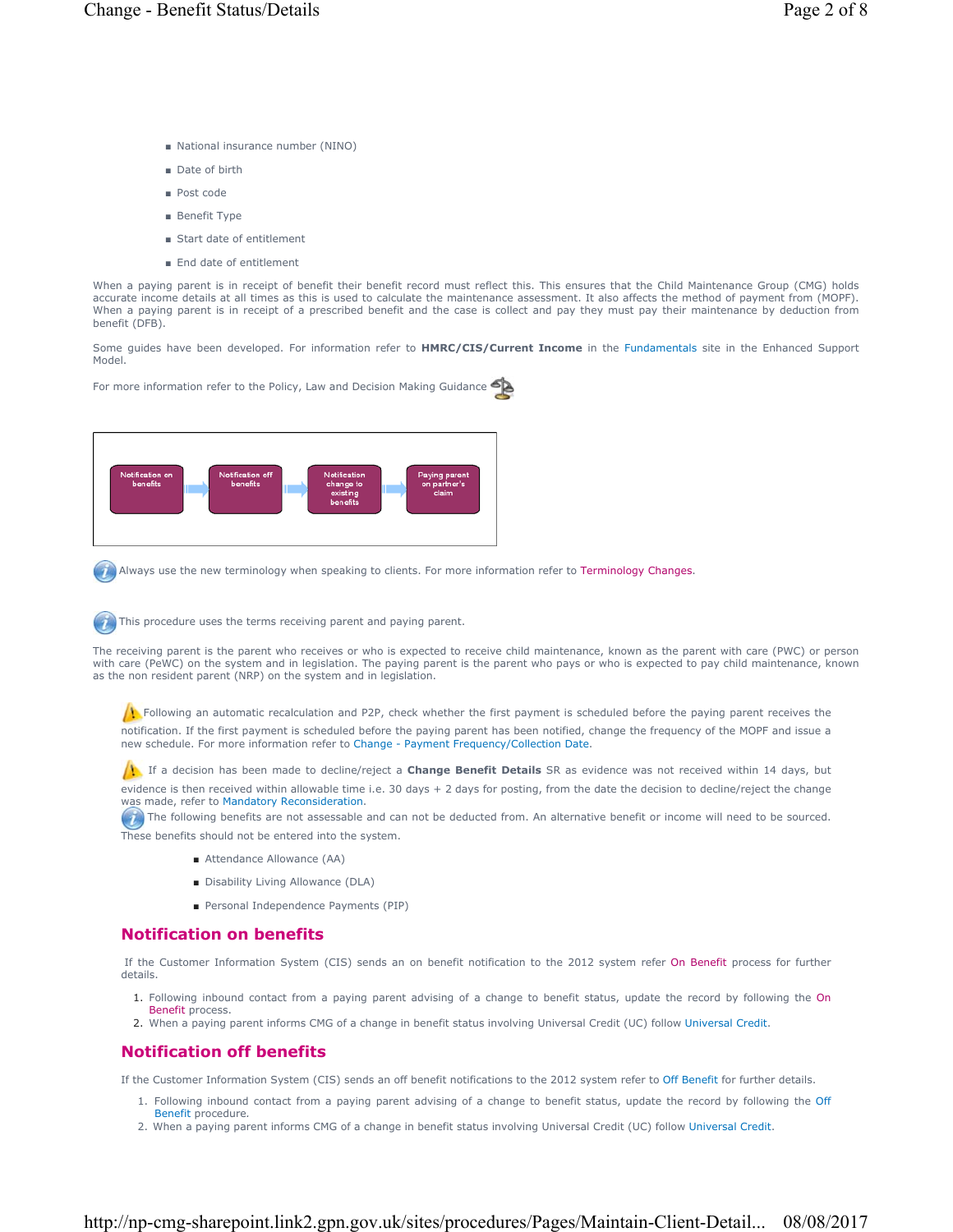### Change to existing benefits

 Occasionally the **Change Benefit Details SR** will be generated erroneously due to a benefit relationship on CIS being incorrectly left open, refer to **Procedural Exceptions** - **Erroneous Change Benefit Details SR**

If identified that the paying parent is still in receipt of benefits but the details of the claim have changed, e.g. the paying parent changes award type from JSA IB to War Disablement Allowance, the benefit details will need to be changed to reflect the correct award and DFB will need to be set up from the updated benefit award.

When a paying parent goes from receiving contributions based ESA/JSA to Income based JSA/ESA or vice versa, CIS will not update this information in the 2012 system. The first notification will be when a payment has been missed. This will then act as a prompt to investigate the paying parent's benefit status and update the new details. For more information refer to DFB - Failure.

If there is an incorrect benefit already held in the system end this prior to adding in the new benefit, refer to Off Benefit process. To

add the new benefit details, refer to On Benefit.

- 1. When notification of a change in benefit status/details is received and there is no notification via the interface, create a change of circumstances service request (SR) by selecting the following values:
	- **Process** = **CofC**
	- **Area** = **Change Employment/Income**
	- **Sub Area** = **Change Benefit Details**
	- **Source** = **NRP**
- In the **CofC More Info** tab enter the details of the paying parent in the **Subject Details** field and select **NRP** from the **Subject Type**  2. dropdown. Set the SR **status** to **In Progress**. Record the effective date, this is the date the PP's entitlement to the prescribed benefit started, for more information on effective dates refer to Policy, Law and Decision Making Guidance

If more than one benefit needs to be added a new SR has to be created for each benefit.

- 3. Update the Sub status of the SR to On Benefit Notification and this will generate an activity plan to follow in order to update the benefit record.
- 4. Select Go to Benefit Summary View, select the benefit the paying parent is claiming from the dropdown, save the record. Check if we hold any benefit details for the paying parent:
	- If the details we hold match the details the paying parent has provided, close the SR. Update the Resolution Code to CoC **Rejected**, the **Status** to **Closed** and the **Sub Status** to **Complete**. No further action is required.
	- If the benefit is not displayed or there is no benefit record held, check the Common Enquiry Service (CES). Select the relevant benefit to update and select the **Modify** button to update the benefit record with the relevant information:
		- **Benefit Name**
		- **Benefit Code**
		- **Start Date**
		- **Benefit Office ID**
		- **Benefit Contact NINO (National Insurance Number)**
		- **Benefit Amount**

When a paying parent is in receipt of JSA Income Based and JSA Contributions (C) in equal amounts, this is classed as and recorded on the 2012 System as JSA C.

- 5. When the paying parent is in receipt of Industrial Injuries, contact the industrial injuries unit to get confirmation. Get the Industrial Injuries
	- Office ID and contact number by selecting the **Interests History** tab on the **CIS Account Summary** screen. This displays all the open system/clerical interests on the customer's CIS account. Select the **Interested Parties** link next to the **Industrial Injuries Disablement Benefit** (IIDB) interest and scroll to the bottom of the page. Details of the IIDB owning office, including the office ID and telephone number are displayed. Call the owning office and collect the following details:
		- **Benefit Amount**
		- **Start Date**
		- **Benefit Office ID**
- 6. When the paying parent is in receipt of an DBS benefit, contact the DBS to get benefit confirmation, and obtain the benefit amount and start date. The benefit information request is sent directly them using form **CMSF5575 (Request for an award breakdown)** via external post or attachment email as an attachment:
	- **DBS** Veterans UK Payments Team R6311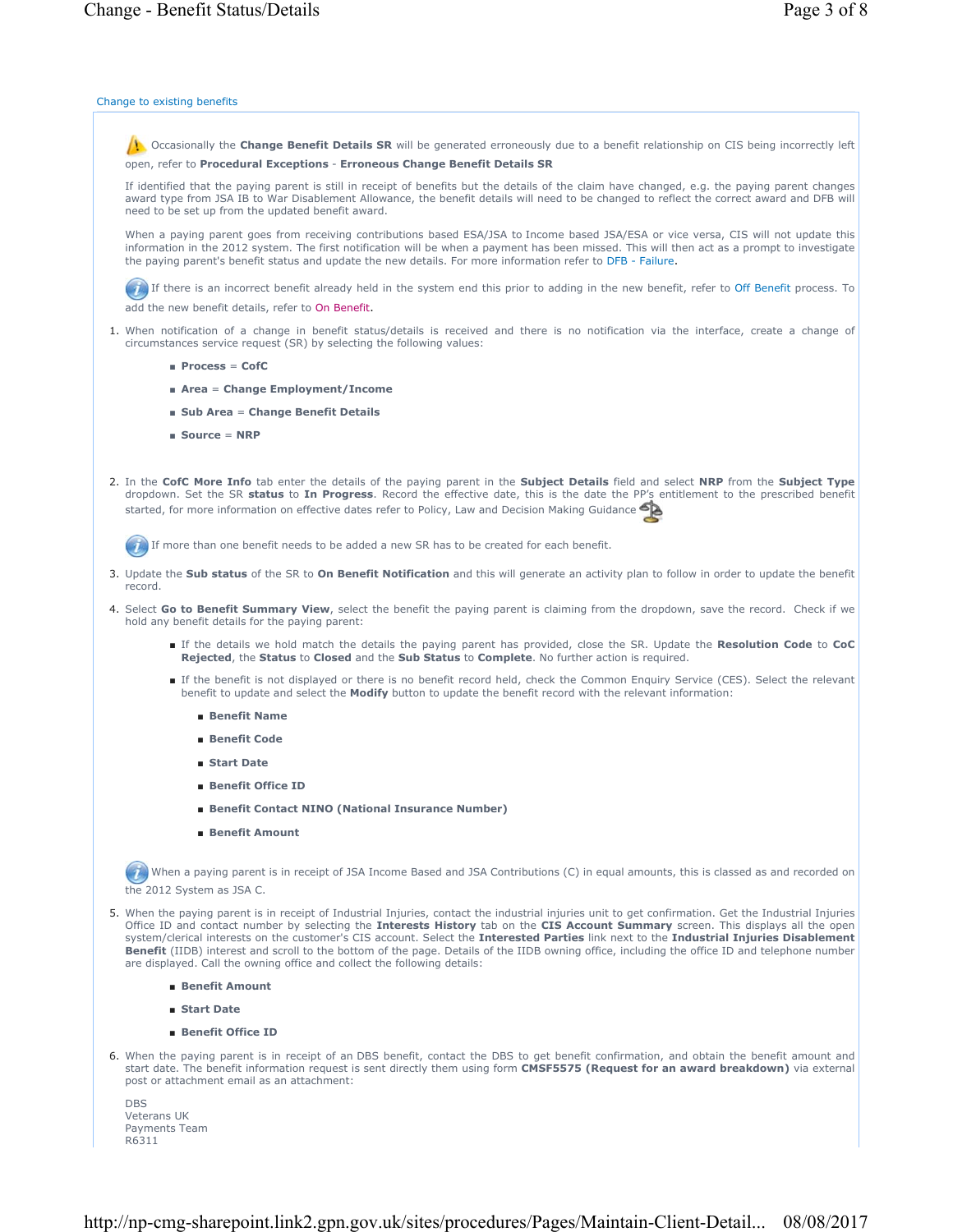FY5 3WP Email: veterans-uk@defence.gsi.gov.uk If emailing the request put the following text in the **Subject field: OFFICIAL - CMG 2012 Request for Benefit Details**. When five working days have passed check if a response has been received from DBS. If there is not a response, check your emails to make sure you sent it to the correct address. When the email was not issued to the correct address, or did not send, repeat form issue. If you have sent the e-mail to the correct address, wait a further 5 working days for a response. The DBS Benefit Office ID is 190005 DBS have an agreed Service Level Agreement (SLA) of 14 days to respond to an information request. When a paying parent's benefit changes to a benefit type where deductions will be made via a clerical interface e.g. UC, Bereavement 7. Benefit, War Disablement Allowance, etc, check the paying parent benefit record to see if the previous benefit has been ended automatically. If it has not, update the record by following the Off Benefit process. If there isn't a partner recorded on the claim, change the Sub Status to No Partner Details. 8. Update the Status of the SR to Pending Approval and Sub Status to Pending Approval - TL. **Team leader action** 9. Open Approval inbox work item and self allocate the SR. Open the SR and consider the request, update the Approval work item Comments field with the reasons for the decision. Update **Status** field to either: ■ **Approved** ■ **Rejected** 10. Change the **Status** of the SR to In Progress and allocate it back to the caseworker. **Caseworker action** 11. If the request has been: ■ **Approved** - change the **Sub Status** of the SR to **CofC Accept** and the **Resolution Code** to **CofC Accept.** ■ Rejected - read through the details of the SR, correct all outstanding errors and return it to the Team Leader for approval. If the Team Leader confirms the work item should be rejected, update the SR **Status** to **Closed** and the **Resolution Code** to **CofC Decline**. 12. The system will automatically generate a **Perform Calculation SR**, to complete refer to Calculation - Post Initial. Where a Universal Credit award has been recorded and accepted for the paying parent, the **Perform Calculation SR** will not automatically generate. Instead, it must be manually generated as a child SR of the **Change Benefit Details SR**. The **Sub Area** will be **Change Client Data**. 13. If the Perform Calculation SR has used Historic or Current Income go to the Procedural Exceptions tab in Calculation - Post Initial to complete the **Perform Calculation Checks**. If the **Perform Calculation SR** has used Benefit Income, Estimation of Earnings or a Default Maintenance Decision (DMD) go to the **Procedural Exceptions** tab in Calculation – Non-HMRC to complete the **Perform Calculation Checks**. 14. If the system does not automatically generate a **Payment SR**, create an SR to set up a new DFB, refer to DFB - Set Up When the paying parent is in receipt of more than one benefit, pension or allowance, you must decide which benefit to deduct from. Where the DFB is to be manually cancelled or amended, a decision is required with regards to whether to send an 'End' transaction to JCP. For further information see DFB - Cancel in Procedural Exceptions. 15. Update the **Status** to **Closed** and the **Sub Status** to **Complete**. 16. When the case is updated, call the paying parent and the receiving parent to explain the action taken. Manage the receiving parent's expectations on when they will receive the next payment. Be aware there could be a disruption due to the change.  $\bullet$  Arrears management will need to be considered for the period of missed payments. The change benefit details process is the same for a paying parent in a partner's benefit claim. **Award not yet decided/sanctioned** If identified that the paying parent's benefit award has not been decided or has been sanctioned, e.g. DFB has ceased or identified in CES check, follow the below steps: 1. **In the set of the CMSL9664** to the paying parent to advise we are aware of the benefit claim and, if the award is granted, we will be making a DFB. 2. Call the paying parent:

http://np-cmg-sharepoint.link2.gpn.gov.uk/sites/procedures/Pages/Maintain-Client-Detail... 08/08/2017

■ Advise them the benefit claim has been updated on the system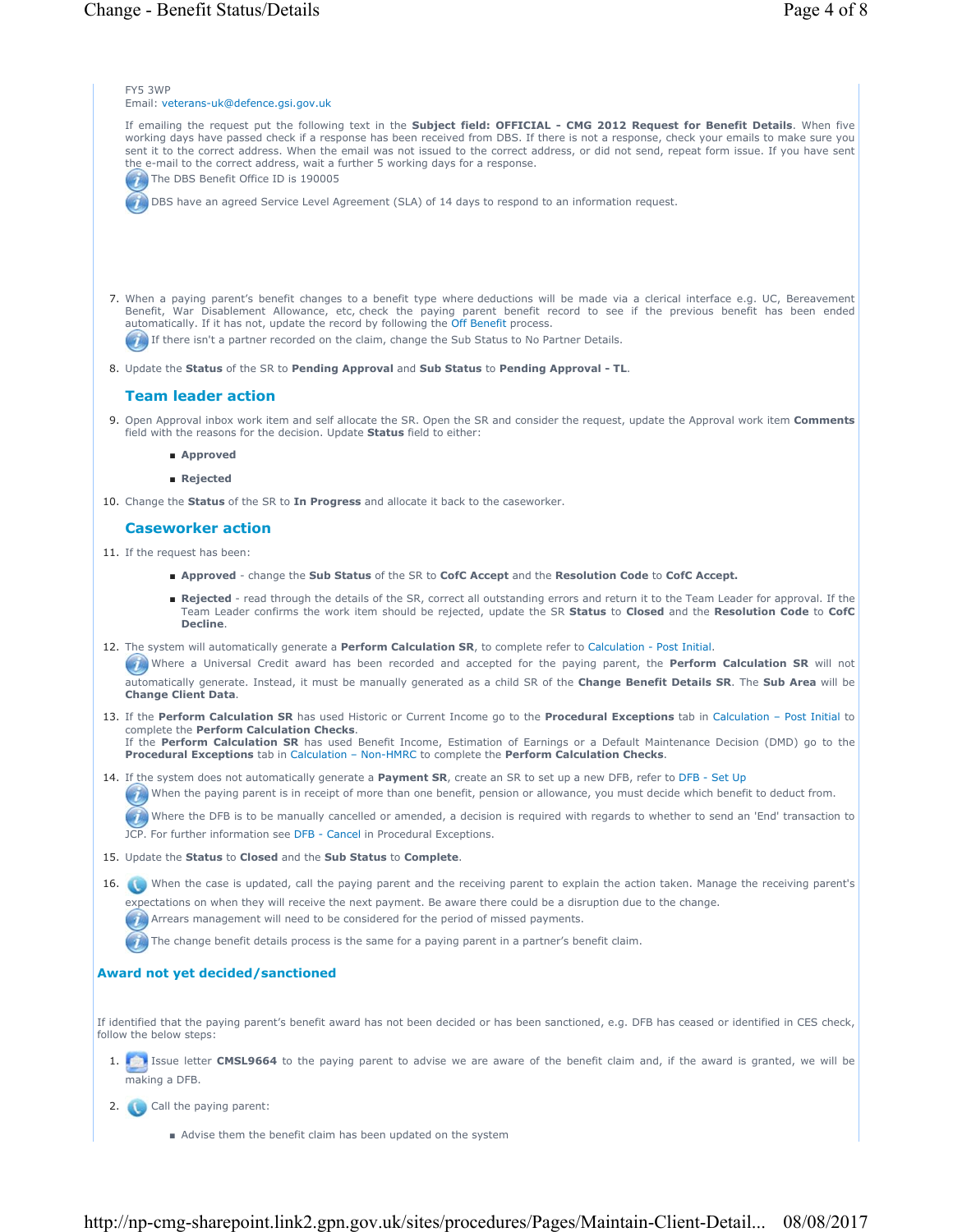- Advise them that deductions will be taken from their benefit
- Manage their expectations on timescales
- Ensure that the paying parent understands they must contact us with any future changes to their income e.g. if the benefit claim ends.
- Make every attempt to secure an alternative payment arrangement e.g card payment or direct debit.

3. **Call the receiving parent and manage their expectations on what will happen next and the timescales involved. Be aware there could** be a Child Maintenance payment disruption due to the change.

## Retrospective Changes to Benefits

Where there is a retrospective change to benefit outstanding and the date is prior to the most recent Maintenance Calculation Change, this will need to be completed first, and then any other changes will need to be re-implemented. If this does not happen the system will only recognise the retrospective change and not the most recent change.

 $\Lambda$  To prevent the case group moving segments whilst off benefit process is complete, set the Lock Assignment Flag. Select the box located within set up and assignment details within case view, this is only available when you are in the master case.

- 1. When a change to benefit is reported and this is identified as a retrospective change, refer to:
	- The On Benefit process to update the paying parent's benefit details correctly.
	- The Off Benefit process to end the paying parent's benefit details correctly

The order of completion will depend on the change which is being reported.

2. Once the retrospective change has been completed, re-implement the most recent Maintenance Calculation Change. If a case is identified with multiple retrospective changes, refer to **Procedural Exceptions - Multiple Retrospective Changes**.

**Remove the Lock Assignment Flag by un-selecting the box located within set up and assignment details within case view, this is only** available when you are in the master case.

## Erroneous Change Benefit Details SR

This section details the steps required where occasionally the **Change Benefit Details SR** is generated erroneously due to a benefit relationship on CIS being left open incorrectly.

- 1. If an error is identified, confirm if this error has occurred. Check CIS/OPSTRAT to see if there is a partner held on the benefit record as the main benefit recipient.
- 2. Check the partner's benefit record on CIS/OPSTRAT to see if the paying parent is on the benefit award.
- 3. Where OPSTRAT confirms the paying parent is not part of the award, check the Relationships tab on CIS to see if the ex-partner is listed as a 'partner' with a start date but no end date.
- 4. If this is the case, ignore the rejection from JCP and send a **CIS500a** to CIS Frontline Services to remove the relationship between the paying parent and their ex-partner.

 $(4)$  The relationship in CIS will sometimes be the receiving parent.

- 5. After the CIS500a has been issued, set a 'to do' activity for 1 week after issuing the form as a reminder to check CIS. After 1 week, check CIS to confirm the relationship has ended in the CIS Relationship tab. If it hasn't, the partner and benefit interest will be transmitted to CMS2012 again via the interface with CIS. Creating further erroneous Change Benefit Details SRs.
- 6. Once the relationship has ended in CIS, end the benefit via a manual **Change Benefit Details SR**. The effective date of the change needs to be the same date as the benefit start date previously recorded.
- 7. Create an appropriate Change of Circumstances SR to put the paying parent back onto the correct income source from the same effective date. For more information refer to On Benefit or Change - Income

# Multiple retrospective changes

This section details the steps required where a benefit record is held and a change of circumstances needs to be recorded before the start date of the benefit claim. There may be multiple outstanding changes of circumstance SRs. For more information refer to the Policy, Law and Decision Making Guidance

 As with all backdated changes of circumstances, consider whether the change is likely to create an overpayment on the case. An overpayment may occur when the paying parent's payments exceed their liability and the money has been paid out to the receiving parent.

- 1. Check that the outstanding changes are not revisions. If they are revisions, follow the business as usual revisions procedures.
- 2. Write out a timeline of all changes and their effective dates from the date that the last calculation was completed and:
	- If there are multiple changes which do not include any on/off benefit changes, or any other changes that will affect the client's liability, continue with the procedure. For each individual change, the system letters can be issued to the client/s.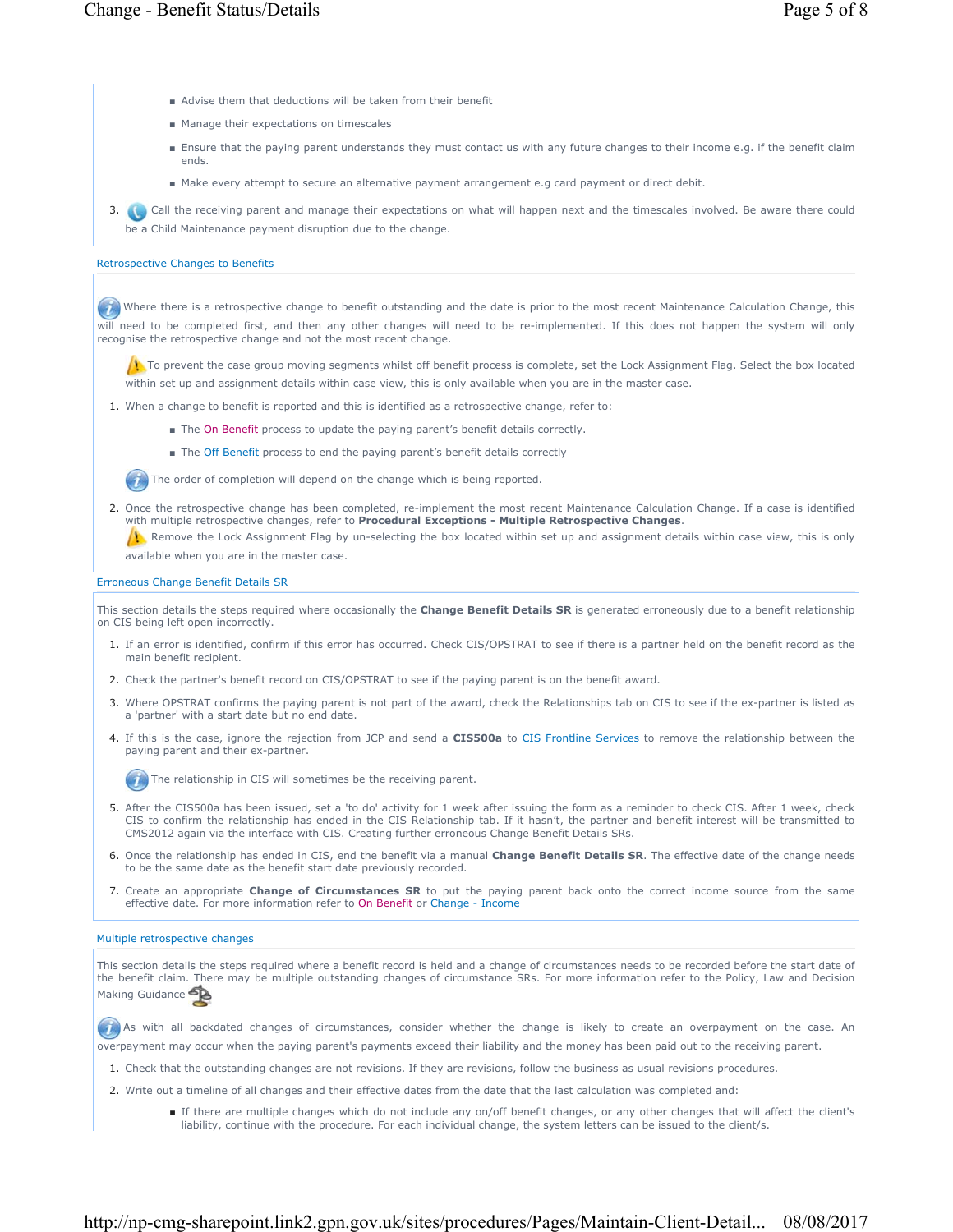- If there are three or fewer changes and at least one of the changes will affect the client's liability (i.e. on/off benefit changes), call the client and using Lines to Take, explain they will receive several letters and then continue with the procedure. For each individual change, the system letters can be issued to the clients.
- If there are four or more changes and at least one of the changes will affect the client's liability (i.e. on/off benefit change), complete the changes but cancel all system letters. Complete clerical letter CMSL9683. Once letter CMSL9683 is complete, follow local scanning procedures to attach it to the case. For more information, refer to the Scanning - Local procedure.
- 3. Before completing any of the outstanding SRs, a **Change of Circumstances SR** must be manually raised to end the benefit record. This will end the DFB. Create a **Change of Circumstances SR** from the paying parent's contact record by selecting the following values:
	- **Process = CofC**
	- **Area = Change Employment/Income**
	- **Sub Area = Change Benefit Details**
	- **Source = NRP**
- 4. Set the **Status** of the SR to **In Progress** and complete all activities in the activity plan.
- 5. Select the **Benefit Summary view** button.
- 6. Select **Modify** and add an end date for the benefit. The benefit end date must be entered as today's date.
- 7. In the Benefit End Reason field, manually type Retrospective change. This action will also automatically end the DFB and a default standing order will be applied.
- 8. Set the SR **Status** to **Pending Approval** and the Sub Status to Pending Approval TL.

## **Team Leader action**

- 9. Open inbox work item and check the benefit start and end dates. Update the TL Approved and the Comments box with the reasons for the decision. Update inbox work item to either;
	- **Approved**
	- **Rejected**

### **Caseworker Action**

- 10. Once the Team Leader has approved the SR, set the SR **Resolution Code** to **CoC Accept**.
- 11. Select the Child SRs tab and in the child Perform Calculation SR cancel all letters. Mark the Status as Closed and the Sub Status as **Complete**.
- 12. The outstanding change of circumstances SRs can now be completed in date order, following the corresponding procedure depending on the type of change. For example, Change - Employment Status for a change of employment. However, when completing the changes, ensure to take all of the following issues into consideration:
	- When obtaining income details for the periods where the paying parent has not been receiving benefits, consider calling the paying parent or the employer for verbal evidence. This will reduce the time taken to wait for evidence of income.
	- If there are multiple changes which require the DFB to be started or ended, they need to be completed over consecutive days due to CIS updating overnight.
	- When completing the outstanding changes of circumstance, consider the impact of the annual review. All changes of circumstances pre annual review can be carried out as usual with the exception of Change - Income and Change - Service Type to Collect and Pay where the arrears start date is earlier than the annual review date. Instructions on dealing with these changes are within the relevant procedures.
	- If any of the changes pre-date when charging was introduced, complete and print any letters manually. This is due to the system versions including charges, so would therefore be incorrect.
- 13. Check for any Perform Calculation SRs. If any exist, check if the change has been completed. If so, issue the letters and close the SR. Update the **Status** as **Closed** and the **Sub Status** as **Complete**.
- 14. Once all outstanding change of circumstances SRs have been completed, providing the paying parent still receives a benefit, the DFB needs to be set up again. Create a **Change of Circumstances SR** from the paying parent's contact record by selecting the following values:
	- **Process = CofC**
	- **Area = Change Employment/Income**
	- **Sub Area = Change Benefit Details**
- 15. Complete the Source and Subject details in the SR. Set the SR Status to In Progress. Select the Benefit Summary view and enter the paying parent's benefit details. The start date is the day after the retrospective change ends.
- 16. Refer for **TL approval**, complete **Step 8** to **Step 11**, then continue from **Step 17.**
- 17. Create a **Change of Circumstances SR** from the paying parent's contact record by selecting the following values:
	- **Process = CofC**
	- **Area = Change MOP**
	- **Sub Area = Change MOPF**
- 18. Enter the **Source** and **Subject** details. Enter the effective date as the date the benefit started again.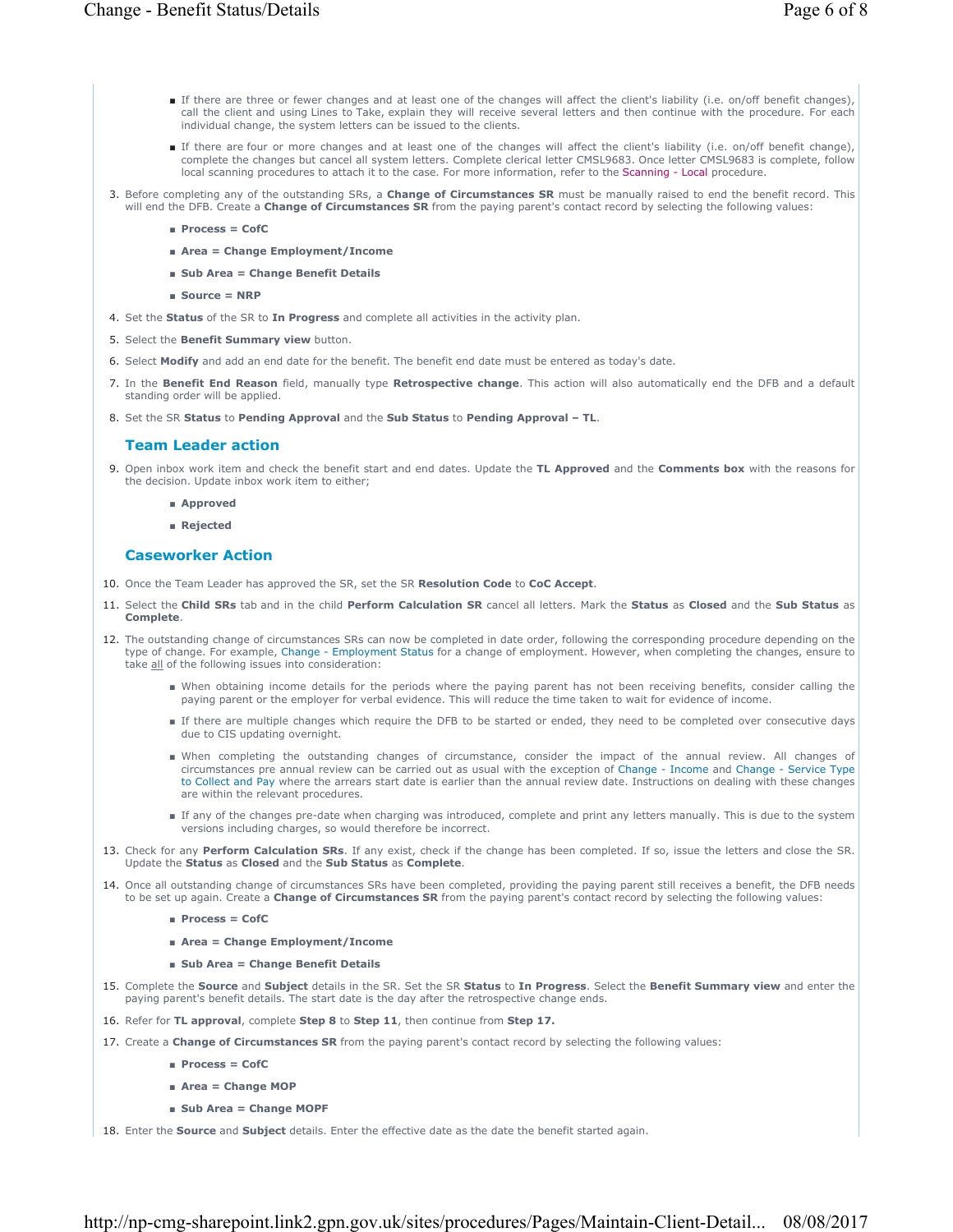- 19. Once the new MOPF is set up, change the **Resolution Code** to **CoC Accepted**.
- 20. If a Payments SR does not generate, create the SR to set up the DFB. Complete the SR and continue to the DFB Set Up procedure if the DFB has not set up automatically. Once the DFB has been set up, no further action is required. For a full list of benefits which CMG deduct from, refer to the Frequently Asked Questions tab of the DFB - Set Up procedure.
- 21. Update the Change Benefit Details SR Status to Closed and the Sub Status to Complete.

When performing the calculation, check the paying parent's Payment Schedule to ensure it is correct.

CMSF2220 Universal Credit Information Request

#### Universal Credit enquiry form.

### CMSF5575 - Request for an award breakdown

Defence Business Services (DBS) form to request benefit information for the following benefits:

- War Disablement Pension
- War Pension
- War Disablement Allowance
- War Widows Pension
- War Parent's Allowance

#### CMSL4092 Your child maintenance payments have changed

Notice of recalculation to the receiving parent following a change of circumstances.

Under the sub heading 'What this means for you':

If multiple changes of circumstances are reported by the client and more changes are to follow, use paragraph **TM\_28591\_E** 'Although we were told about more than one change to (paying parent's) circumstances at the same time, this letter shows how the change listed above affects your child maintenance payments.'

If multiple changes of circumstances are reported by the client and no more changes are to follow, use paragraph **TM\_28592\_E** 'We were told about more than one change to (paying parent's) circumstances at the same time. We have already written to you to tell you how other changes affect your child maintenance payments.'

CMSL9664 Important information about your child maintenance payments

Letter to the paying parent to advise that we are aware that they have made a claim to benefit and if the award is granted, we will be making deductions from their benefit.

All fields in this letter are system generated, no manual intervention is required.

BOM - Segments Summary

Calculation - Post Initial

Case Closure Overview

CES - View Benefit Info

Change - Employment Status

Change - Income

Change MOPF - Summary

Change - Service Type to Collect and Pay

Change - Payment Frequency/Collection Date

CIS - Get Benefit Award Information

Confirm Current Location

DFB - Cancel

DFB - Set Up

Existing Case - Add Paying Parent Partner

Fundamentals

Method Of Payment From - Set Up Initial

Off Benefit